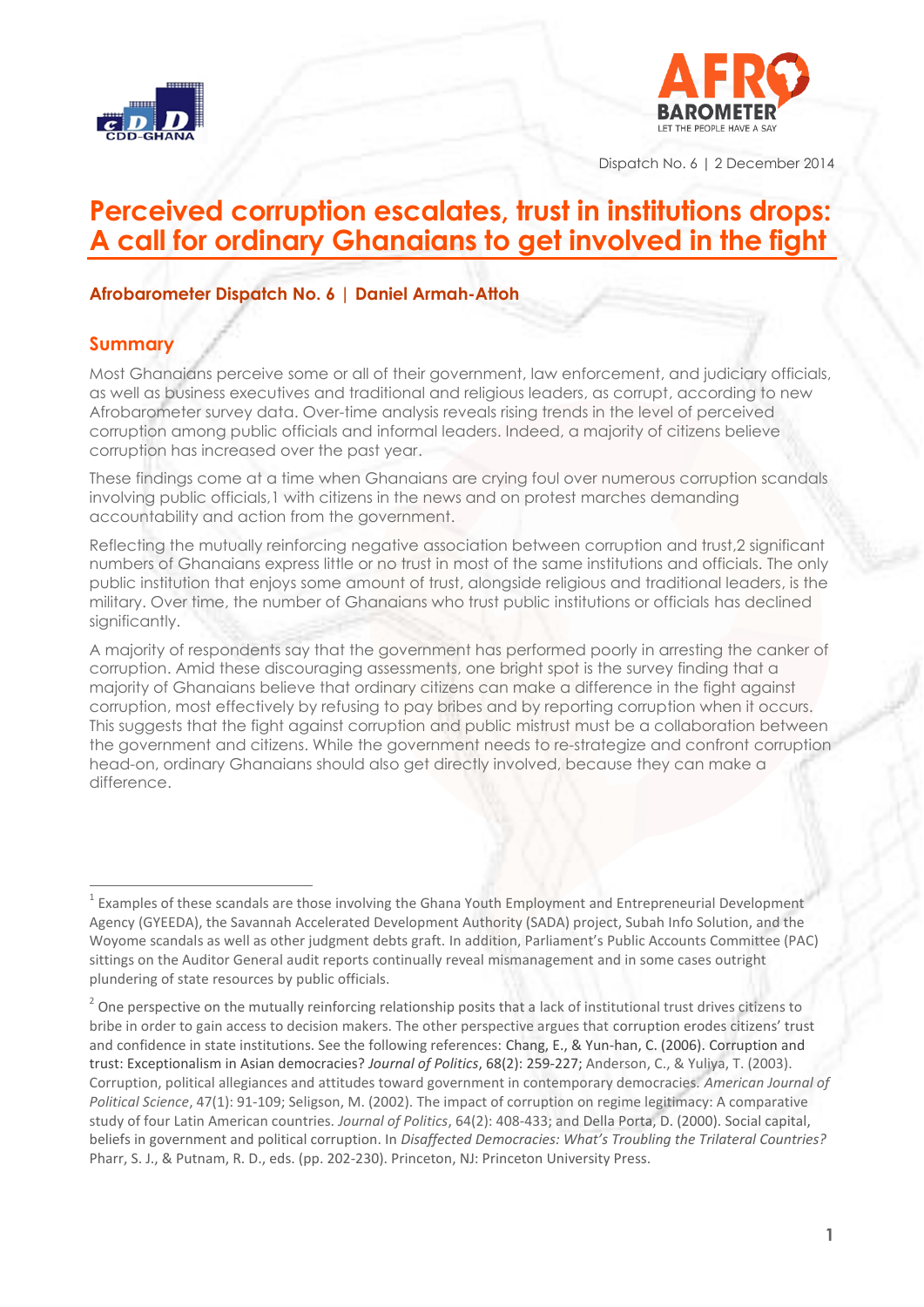



## **Afrobarometer survey**

Afrobarometer is an African-led, non-partisan research network that conducts public attitude surveys on democracy, governance, economic conditions, and related issues across more than 30 countries in Africa. Five rounds of surveys were conducted between 1999 and 2013, and Round 6 surveys are currently under way (2014-2015). Afrobarometer conducts face-to-face interviews in the language of the respondent"s choice with nationally representative samples of between 1,200 and 2,400 respondents.

The Afrobarometer team in Ghana, led by the Center for Democratic Development (CDD-Ghana), interviewed 2,400 adult Ghanaians between May 24 and June 10, 2014. A sample of this size yields results with a margin of error of +/-2% at a 95% confidence level. Previous surveys have been conducted in Ghana in 1999, 2002, 2005, 2008, and 2012.

## **Key findings**

- **Large majorities (ranging from 69% to 89%) of Ghanaians perceive corruption among "some,"** "most," or "all" of the police, national government officials, members of Parliament, judges and magistrates, tax officials of the Ghana Revenue Authority, district chief executives, the president and officials in his office, local government representatives, officials of the Electoral Commission, business executives, traditional leaders, and religious leaders. Except for a slight decline from 2012 to 2014, trends reveal that this negative perception has increased significantly over time.
- Three-fourths (75%) of citizens say corruption has increased over the past year, and 71% think the government has performed badly in fighting corruption in the government.
- More than half (53%) say that ordinary people can make a difference in the fight against corruption.
- The military and traditional and religious leaders are the only public institutions/persons that enjoy a substantial level of trust among Ghanaians. Over time, there has been a significant loss of trust in most public institutions.

## **High levels of perceived corruption**

Large majorities of Ghanaians believe there is corruption among "some," "most," or "all" of their formal and informal leaders (Table 1).

Over time, despite a slight decrease from 2012 to 2014, the proportion of Ghanaians who think their leaders are involved in corruption has witnessed remarkable percentage-point increases – up to a 36-point gain in the negative assessment of the president and officials in his office (see far-right column in Table 1).

**2**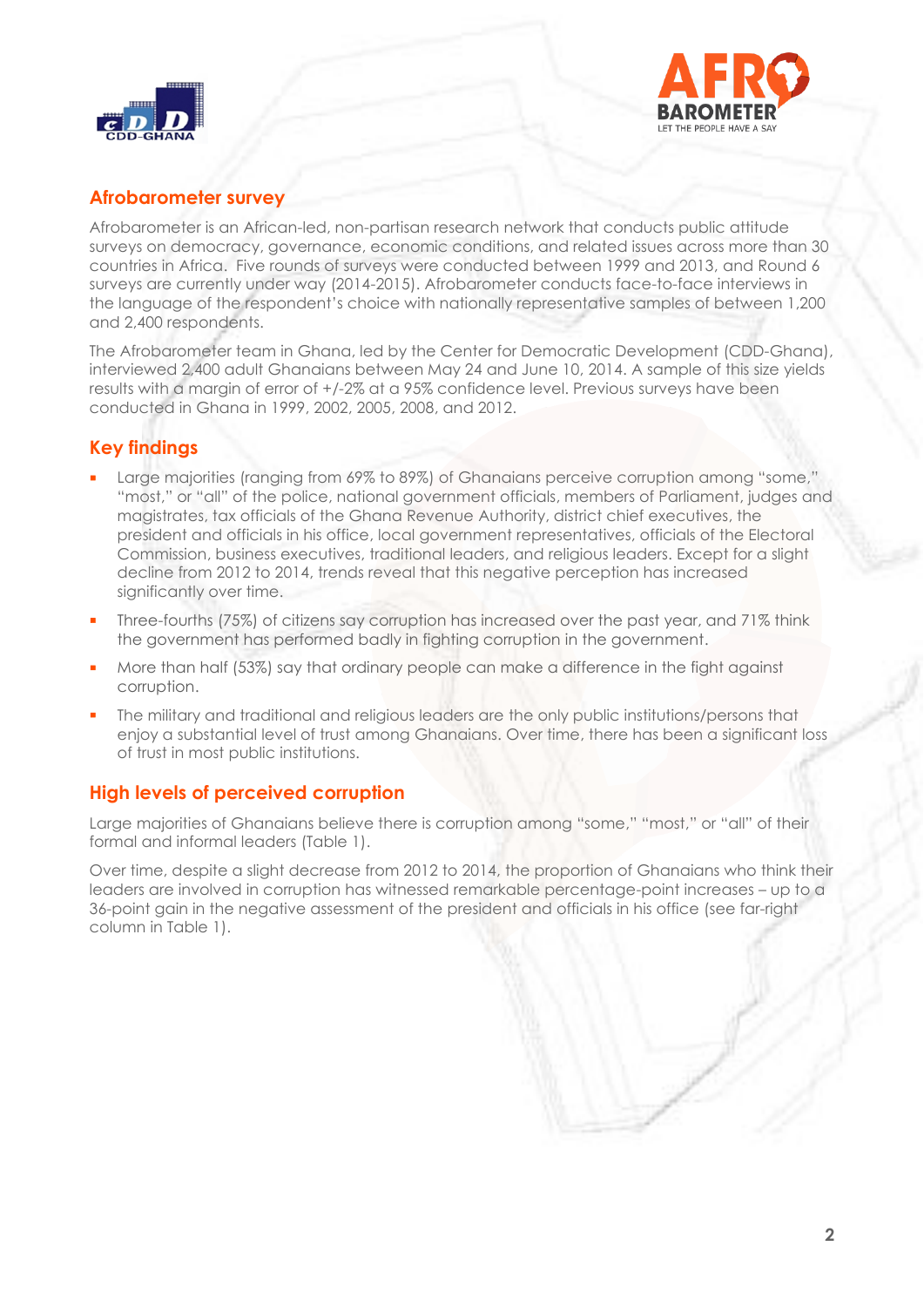

# BARO LET THE PEOPLE HAVE A SAY

### **Table 1: Trends in corruption perceptions** |2002-2014

|                                          | 2002              | 2005 | 2008 | 2012 | 2014 | <b>Change</b><br>2012 - 2014 | <b>Change since</b><br>question was<br>first asked |
|------------------------------------------|-------------------|------|------|------|------|------------------------------|----------------------------------------------------|
| The police                               | 79                | 81   | 86   | 94   | 89   | $-5$                         | $+10$                                              |
| National government officials            |                   | 66   | 77   | 91   | 86   | $-5$                         | $+20$                                              |
| <b>Members of Parliament</b>             | $\qquad \qquad -$ | 59   | 74   | 90   | 85   | $-5$                         | $+26$                                              |
| Judges and magistrates                   | 70                | 72   | 79   | 90   | 85   | $-5$                         | $+15$                                              |
| Tax officials of Ghana Revenue Authority | $- -$             | 70   | 79   | 90   | 85   | $-5$                         | $+15$                                              |
| District chief executives                | --                | $-$  | $-$  | 89   | 84   | $-5$                         | $- -$                                              |
| President and officials in his office    | 47                | 56   | 70   | 87   | 83   | $-4$                         | $+36$                                              |
| Local government representatives         | $\qquad \qquad -$ | 60   | 71   | 86   | 83   | $-3$                         | $+23$                                              |
| <b>Officials of Electoral Commission</b> | $- -$             | $-$  | --   | --   | 81   | --                           | --                                                 |
| <b>Business executives</b>               | 63                | $-$  |      | --   | 82   | $\sim$ $\sim$                | $+19$                                              |
| <b>Traditional leaders</b>               | --                | --   | 68   | --   | 78   | $\sim$ $-$                   | $+10$                                              |
| Religious legders                        | 41                | --   |      |      | 69   | --                           | $+28$                                              |

*Respondents were asked: How many of the following people do you think are involved in corruption, or haven't you heard enough about them to say: (a) the president and officials in his office? (b) members of Parliament? (c) Electoral Commission officials? (d) government officials? (e) assembly men and women? (f) district chief executives? (g) police? (h) tax officials (i.e. Ghana Revenue Authority officials)? (h) judges and magistrates? (i) traditional leaders? (j) religious leaders? (k) business executives? (% saying "some", "most" or "all" corrupt).* 

*Note: In years for which no percentages are reported, those specific questions were not included in the survey.*

Moreover, three-fourths (75%) of Ghanaians believe that corruption increased "somewhat" or "a lot" over the past year (Figure 1).



#### **Figure 1: Perceived changes in the level of corruption over the past year** |2014

*Respondents were asked: In your opinion, over the past year, has the level of corruption in this country increased, decreased, or stayed the same?*

#### **Declining levels of trust in public institutions/officials**

Probably mirroring the impact of corruption on institutional trust, most Ghanaians do not trust public institutions/officials except for the military or army. Six of every 10 respondents say they have "a little" or "no" trust at all in the police (62%), local government body (62%), tax department (62%), ruling political party (61%), and Parliament (61%). Half or more of those interviewed express similar sentiments about other public institutions (Figure 2). The only public institution that citizens consider trustworthy is the army (56%). Ghanaians also trust religious leaders (63%) and traditional leaders (50%) "a lot" or "somewhat."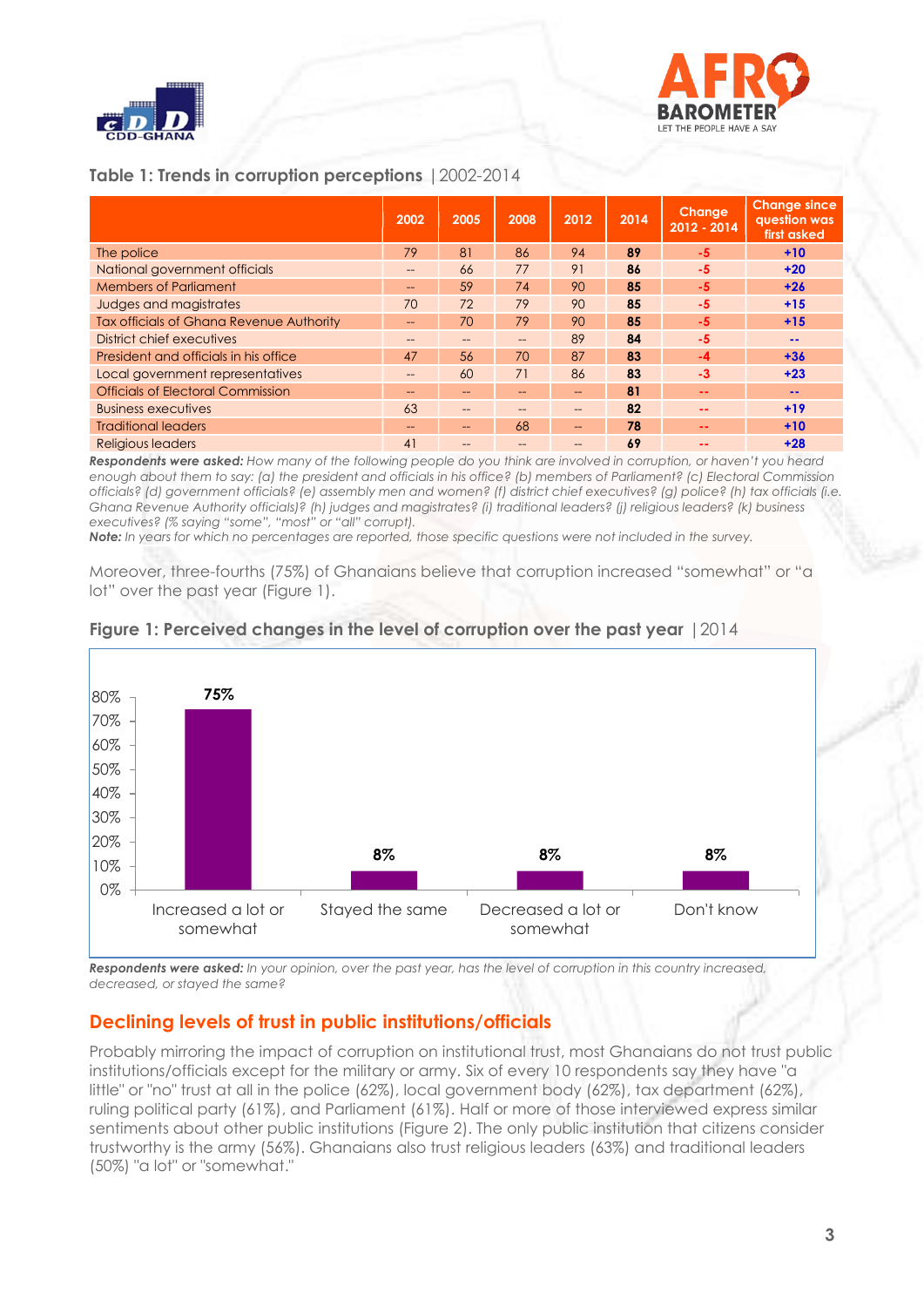





#### **Figure 2: Trust in public institutions/officials** |2014

*Respondents were asked: How much do you trust each of the following, or haven't you heard enough about them to say?* 

Over time, the percentages of citizens who say they trust public institutions/officials "a lot" or "somewhat" witnessed remarkable declines – by 25 percentage points for the president (Table 2a).

**Table 2a: Trends in trust in public institutions/officials** | *%* saying "somewhat" or "a lot" |2002 – 2014

|                            | 2002  | 2005  | 2008              | 2012              | 2014 | <b>Change</b><br>2012 - 2014 | <b>Change</b><br>2002 - 2014 |
|----------------------------|-------|-------|-------------------|-------------------|------|------------------------------|------------------------------|
| The president              | 65%   | 75%   | 75%               | 56%               | 40%  | $-16\%$                      | $-25%$                       |
| Parliament                 | 48%   | 68%   | 62%               | 49%               | 36%  | $-13%$                       | $-12%$                       |
| Courts of law              | 45%   | 62%   | 58%               | 56%               | 42%  | $-14%$                       | $-3%$                        |
| Electoral Commission       | 49%   | 75%   | 67%               | 59%               | 37%  | $-22%$                       | $-12%$                       |
| Ruling party               | 51%   | 67%   | 67%               | 47%               | 36%  | $-11%$                       | $-15%$                       |
| Opposition parties         | 28%   | 51%   | 49%               | 54%               | 45%  | $-9%$                        | $+17%$                       |
| Tax department             | $- -$ | $- -$ | $-$               | 40%               | 33%  | $-7%$                        | $\sim$ $\sim$                |
| Local government body      | 38%   | 54%   | 54%               | 42%               | 34%  | $-8%$                        | $-4%$                        |
| The police                 | 51%   | 64%   | 47%               | 42%               | 35%  | $-7\%$                       | $-16%$                       |
| The army                   | 54%   | 72%   | $\qquad \qquad -$ | 72%               | 56%  | $-16%$                       | $+2%$                        |
| <b>Traditional leaders</b> | 54%   | $- -$ | 67%               | $\qquad \qquad -$ | 50%  | --                           | $-4%$                        |
| Religious leggers          |       | --    |                   |                   | 63%  |                              | --                           |

The over-time reductions in trust appear to have fed into the increasing levels of "little" or "no" trust at all in these institutions/officials (Table 2b).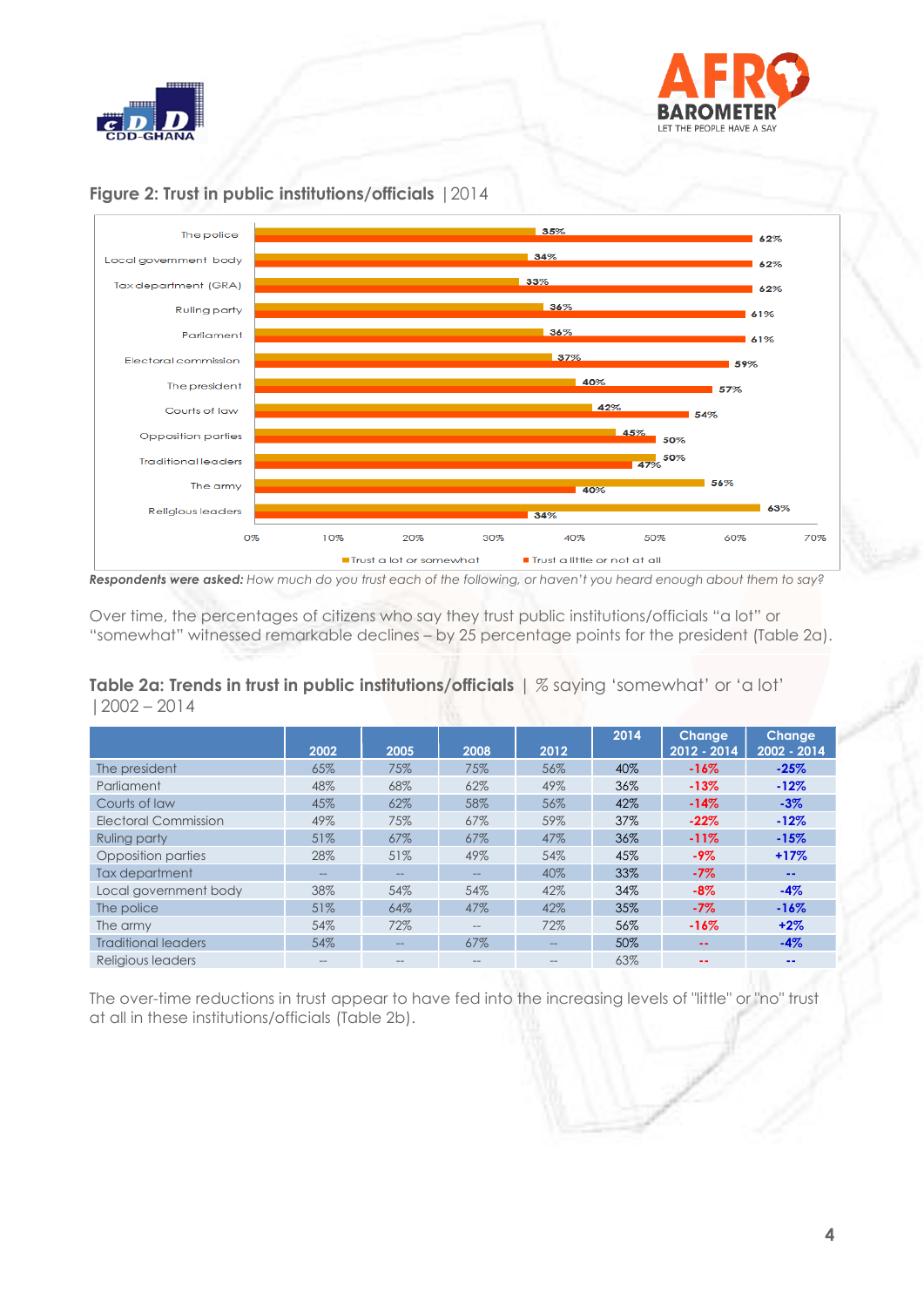



**Table 2b: Trends in trust in public institutions/officials**| *%* saying "not at all" or "a little" |2002 – 2014

|                            | 2002  | 2005  | 2008  | 2012              | 2014 | <b>Change</b><br>2012 - 2014 | <b>Change</b><br>2002 - 2014 |
|----------------------------|-------|-------|-------|-------------------|------|------------------------------|------------------------------|
| The president              | 30%   | 21%   | 24%   | 43%               | 57%  | $+14%$                       | $+27%$                       |
| Parliament                 | 43%   | 25%   | 34%   | 50%               | 61%  | $+11%$                       | $+18%$                       |
| Courts of law              | 49%   | 30%   | 38%   | 42%               | 54%  | $+12%$                       | $+5%$                        |
| Electoral commission       | 41%   | 21%   | 29%   | 40%               | 59%  | $+19%$                       | $+18%$                       |
| Ruling party               | 42%   | 28%   | 31%   | 52%               | 61%  | $+9\%$                       | $+19%$                       |
| Opposition parties         | 62%   | 41%   | 46%   | 43%               | 50%  | $+7%$                        | $-12%$                       |
| Tax department             | $- -$ | $- -$ | $- -$ | 58%               | 62%  | $+4%$                        | $\sim$ $\sim$                |
| Local government body      | 49%   | 41%   | 42%   | 55%               | 62%  | $+7\%$                       | $+13%$                       |
| The police                 | 46%   | 32%   | 51%   | 58%               | 62%  | $+4%$                        | $+16%$                       |
| The army                   | 41%   | 23%   | $- -$ | 27%               | 40%  | $+13%$                       | $-1%$                        |
| <b>Traditional leaders</b> | 41%   | $- -$ | 30%   | $\qquad \qquad -$ | 47%  | $- -$                        | $+6\%$                       |
| Religious leaders          | $-$   | $- -$ | $- -$ | $- -$             | 34%  | $\sim$ $\sim$                | $\sim$ $\sim$                |

## **Relationship between perceived corruption and institutional trust**

Findings about perceptions of corruption and trust in public institutions/officials appear to reflect the negative mutually reinforcing association found between these two variables in other research. A previous Afrobarometer analysis tested and confirmed this relationship (i.e. corruption eroding trust and loss of trust engendering corruption) using Afrobarometer data from 18 African countries.<sup>3</sup>

The present paper tests the hypothesis that corruption undermines trust in public institutions/officials using a simple cross-tabulation and confirms the significance and direction of the observed relationship with specific statistical tests.<sup>4</sup>

The analysis reveals that among Ghanaians who hold the opinion that "some," "most," or "all" of the public officials referred to earlier are corrupt, a majority have "a little" or "no" trust in the institutions those officials represent. For instance, among those who think that "some," "most," or "all" tax officials and local government representatives are involved in corruption, a majority express "little" or "no" trust in the tax department (70%) and local government body (68%) (Figure 3a).



#### **Figure 3a: Trust in public officials, among those who believe that 'some,' 'most,' or 'all' of these officials are corrupt**|2014

 <sup>3</sup> See Armah-Attoh, D., Gyimah-Boadi, E., and Chikwanha, A. B. (2007). Corruption and institutional trust in Africa: Implications for democratic development. Afrobarometer Working Paper No. 81 Available at www.afrobarometer.org.

 $4$  A Chi-square test was used to confirm the significance of the observed differences in the cross-tabulation percentages, while the Somer's d was used to determine the direction of the relationship on the assumption that corruption variables predict those of trust.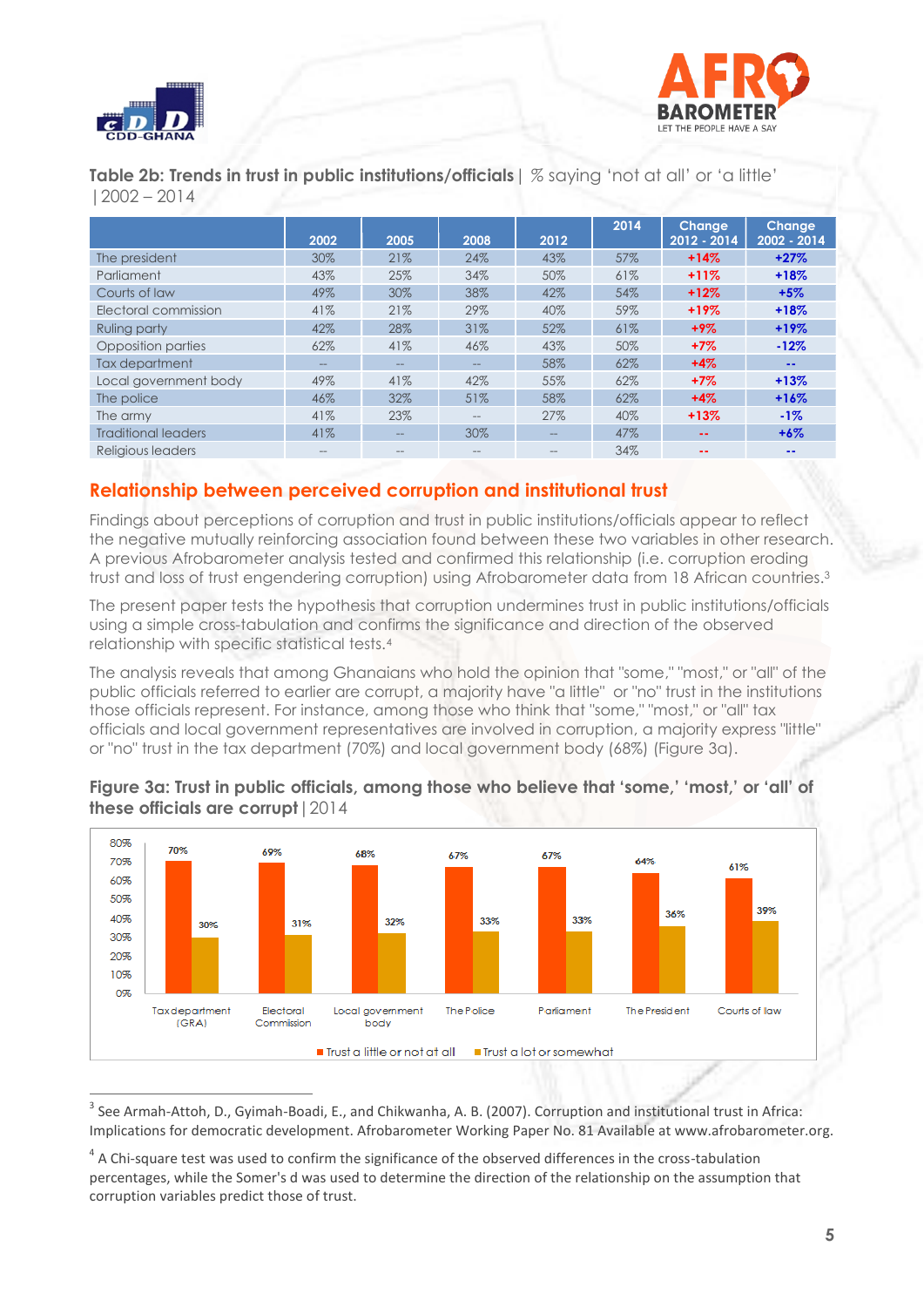



Conversely, among those who think that "none" of these public officials are involved in corruption, a majority trust the institutions that these "clean" officials represent. For instance, 82% of those who think judges and magistrates are not involved in corruption trust the courts of law "a lot" or "somewhat" (Figure 3b).





Similar corrosive effects of corruption on trust are observed in the case of traditional leaders. Whereas 56% of those who think these leaders engage in corruption express "a little" or "no" trust in them (Figure 4a), 84% of those who consider them to be "clean" trust them "a lot " or "somewhat" (Figure 4b).

With respect to religious leaders, the trust-eroding consequences of corruption are less pronounced (figures 4a and 4b). More than half (56%) of those who think that "some," "most," or "all" of these leaders are corrupt still trust them "a lot" or "somewhat." As expected, a much higher percentage (88%) of those who say that "none" of these leaders is corrupt also trust them "a lot," or "somewhat." 5





**<sup>5</sup>**<br> **5** The values of the Chi-square (χ) and Somer's d (Sd) statistics for each pair of corruption and trust variables are as follows: tax officials/department ( $\gamma = 144.2$ ; Sd = -0.479); Electoral Commission ( $\gamma = 247.0$ ; Sd = -0.528); local government council ( $\gamma$  = 73.9; Sd = -0.308); police ( $\gamma$  = 99.7; Sd = -0.460); legislature ( $\gamma$  = 127.2; Sd = -0.473); presidency ( $\gamma = 145.4$ ; Sd = -0.453); judiciary ( $\gamma = 101.4$ ; Sd = -0.424); traditional leaders ( $\gamma = 179.9$ ; Sd = -0.400); and religious leaders ( $\gamma$  = 181.3; Sd = -0.317). Both the Chi-square and Somer's d statistics for all paired variables are significant ( $p < 0.001$ ).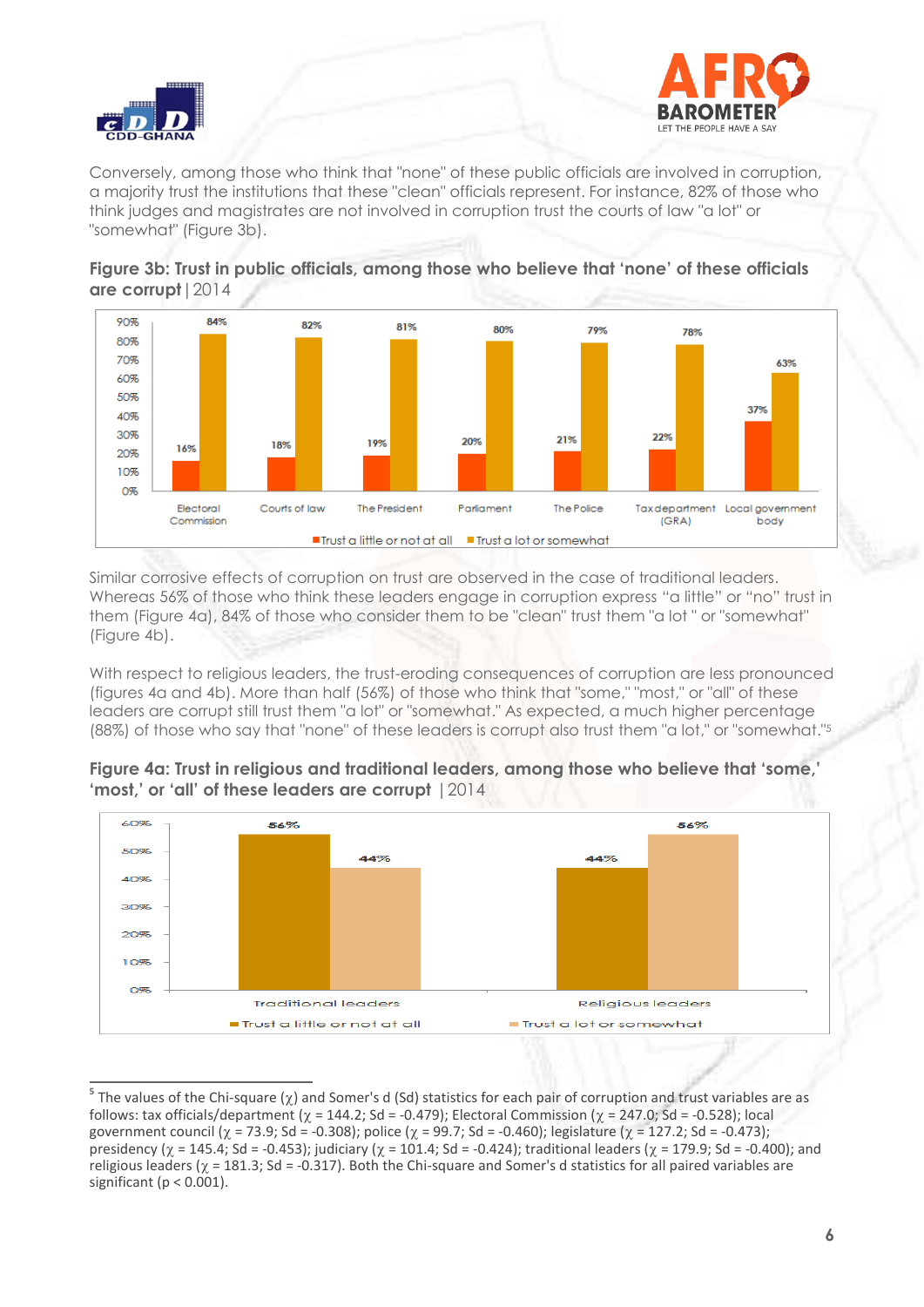



**Figure 4b: Trust in religious and traditional leaders, among those who believe that 'none' of these leaders are corrupt** |2014



## **Combating corruption**

When asked how well or badly they think the government has performed in fighting corruption in the government, seven out of every 10 Ghanaians (71%) say the government has performed "very badly" or "fairly badly." One-fourth (25%) say the government has performed "very well" or "fairly well."

From 2002 to 2014, the percentage of Ghanaians who rate government's anti-corruption efforts negatively shot up by 48 points, including a 17-point increase since 2012 (Figure 5).



**Figure 5: Combating corruption, trends over time** | 2002-2014

*Respondents were asked: How well or badly would you say the current government is handling the following matters, or haven't you heard enough to say: (a) fighting corruption in government?*

A majority of Ghanaians (53%) "strongly agree" or "agree" that ordinary people can make a difference in the fight against corruption. A sizeable minority (36%) "strongly disagree" or "disagree" with this assertion (Figure 6).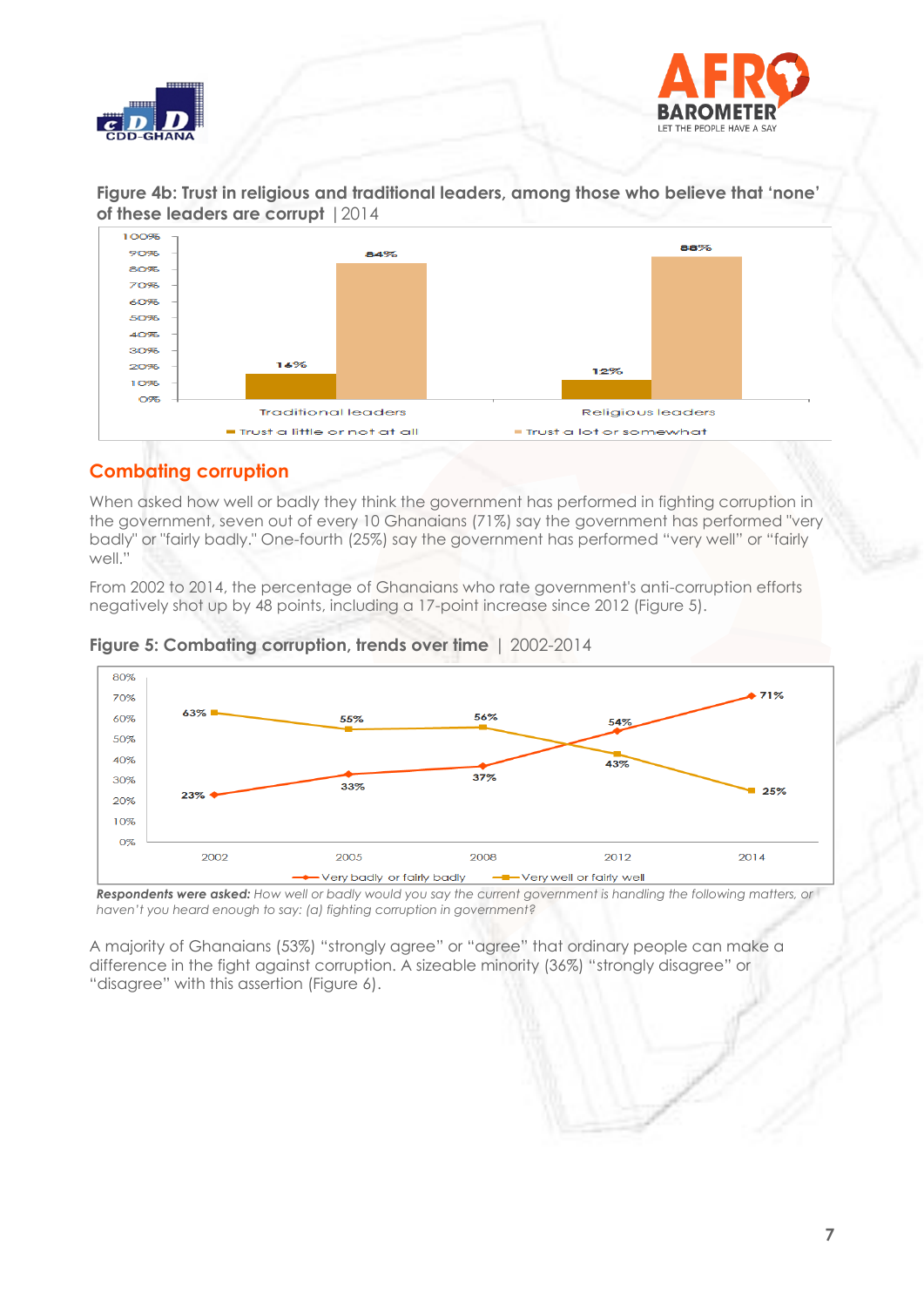





**Figure 6: Ordinary people making a difference in fighting corruption** |2014

*Respondents were asked: Please tell me whether you agree or disagree with the following statement: "Ordinary people can make a difference in the fight against corruption."* 

Ghanaians believe the most effective things that citizens can do to combat corruption are reporting corruption when it happens (25%) and refusing to pay bribes (23%). However, 20% think there is nothing that ordinary citizens can do to combat corruption (Figure 7).





*Respondents were asked: What is the most effective thing that an ordinary person like you can do the help combat corruption in this country?* 

Despite the belief that reporting corruption is one way of fighting the canker, those interviewed say the most common reasons that Ghanaians do not report corruption are because they are afraid of the consequence (25%), they believe nothing will be done even if they report it (18%), officials to whom a corruption report could be made are also corrupt  $(8\%)$ , and they believe that corruption is normal or everyone does it (7%) (Figure 8).